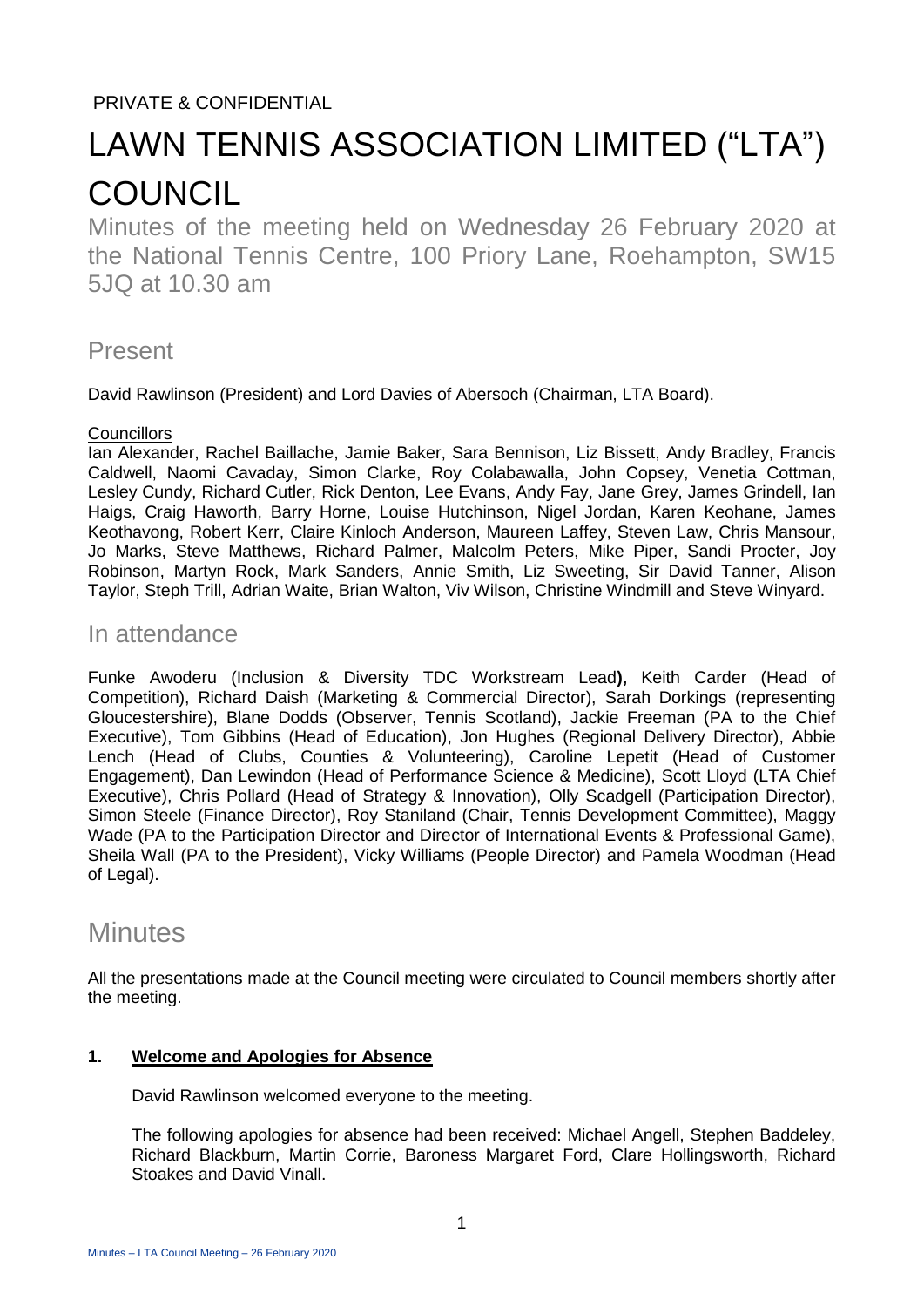#### **2. Welcome to New LTA Councillors**

David Rawlinson welcomed the following new Councillors, each of whom was presented with an LTA tie or pin and given the opportunity to introduce themselves: Venetia Cottman (Buckinghamshire), Rick Denton (Channel Islands), Nigel Jordan (Kent), Claire Kinloch Anderson (Scotland), Chris Mansour (Lancashire), Mike Piper (Leicestershire), Annie Smith (Dorset), Alison Taylor (Surrey), Steph Trill (Sussex), Viv Wilson (Durham & Cleveland) and Steve Winyard (Oxfordshire).

#### **3. Declarations of Interest**

Members of Council were asked to declare an interest as appropriate when a relevant item was discussed.

#### **4. Minutes of Meeting held on Thursday 12 December 2019**

The minutes of the meeting held on Thursday 12 December 2019 were agreed as a correct record.

#### **5. Matters Arising**

There were no matters arising which were not covered by the agenda.

#### **6. President's Report**

The President's Report included in the Council pack was taken as read. David Rawlinson apologised for the fact that he had omitted Nigel Jordan and Liz Sweeting from the list of those Councillors who had attended the Fed Cup tie in his report; their attendance, together with all Councillors who had made the trip, was recognised and appreciated.

He said that the strapline for his term as President was "we are one team" – Council, Board and Executive. He intended to visit all National, County and Island Associations during his tenure. In addition, Sandi Procter planned to attend a Committee meeting within each County, National and Island Association to help share best practice.

He said that he was standing for re-election to the Tennis Europe Board and would continue to ensure the LTA enjoyed good representation should he be re-elected. He and Scott Lloyd would maintain regular contact with David Haggerty (ITF President). The paperwork for the 2020 Councillor Contribution Review process would be circulated shortly and Councillors would also receive an e-mail requesting nominations for the LTA Ball, LTA Cocktail Party and President's Lunches to be held during Wimbledon. He concluded by saying that Council papers would be issued electronically only in future unless Councillors submitted a specific request to receive a hard copy.

Sandi Procter introduced the new digital resource "Hello Councillors" and highlighted the information available within it. She particularly drew attention to the LTA Awards and National and International Awards section with a request that Councillors read this important information.

David Rawlinson thanked Sandi Procter, supported by Lesley Cundy, Craig Haworth, Roy Staniland and Rodica Mirzac (from the People team) for the considerable amount of work they had put into the production of this valuable new resource.

#### **7. LTA Chairman's Report**

The Chairman's report included in the Council pack was taken as read.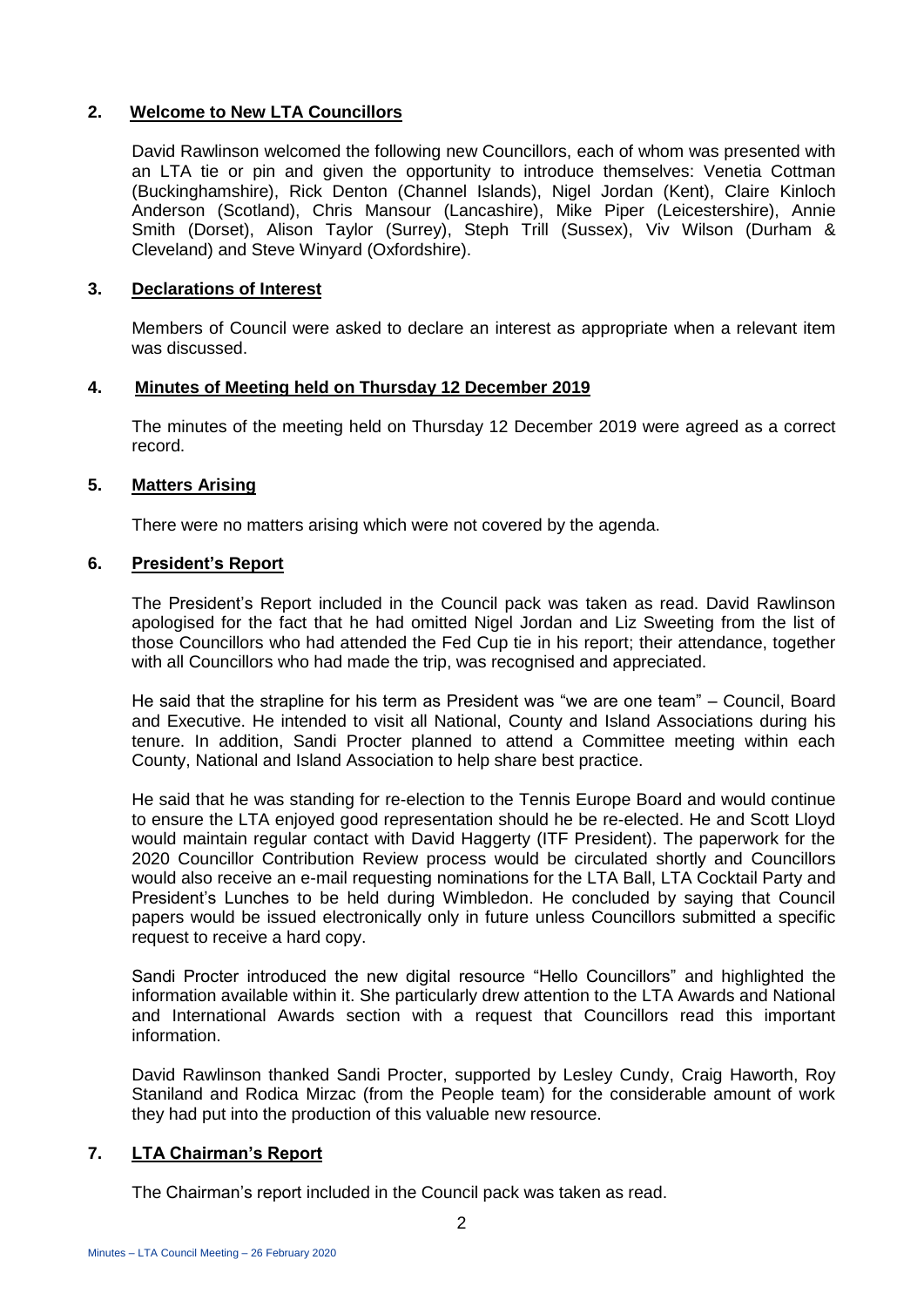#### **8. LTA Chief Executive's Update**

The Chief Executive's business update included in the Council pack and was taken as read.

Scott Lloyd referred to a significant increase in attendance at both the Club and Coach Forums held in the final quarter of 2019. He took Council through the participation results in the final 2019 Business Dashboard which showed an increase in all categories other than a slight decline in the twice monthly figure. He provided an overview of the evolvement of the 5 Year Plan (supported by the VMOST) and highlighted the eight key areas of focus in terms of the priorities and strategic initiatives for 2020. He presented the 2020 Business Dashboard which covered every area of the business, a copy of which had been included in the Council pack.

A number of questions were raised covering the ongoing relationship with ClubSpark, evolving and improving the process of cascading information from Council to Counties and beyond (which was a tactic within the VMOST with its own focus group), the value of sharing the Business Dashboard within Counties (but not with clubs) and the importance of Values within an organisation and how these might be developed further.

#### **9. Workshop: Supporting good County Governance, including inclusion**

Olly Scadgell introduced the workshop by outlining where good County Governance fits strategically and to which tactics in the 5 Year Plan it related. He referenced the good work already being done in this area within tennis and outlined what tennis could learn from other sporting organisations. A table discussion followed (facilitated by Jon Hughes and Abbie Lench) on what is good about current LTA County Governance, what areas of LTA County Governance needed to be improved and what should be prioritised, and what support was needed from the LTA to improve County Governance. Each table provided feedback on one or two key points.

#### **10. Participation Update**

Olly Scadgell gave an update covering the priority participation activities for 2020 and progress made since the December Council meeting. This included the Junior Programme (go live preparation), LTA Rally (national roll out and phase 2 development), park infrastructure (including Tennis For Free), Tennis Scotland and Tennis Wales, competition (including technology, Local Tennis Leagues, age group changes, the calendar and the World Tennis Number) and Safeguarding (including the Safe to Play campaign).

Roy Staniland introduced the TDC Lead for the following six of the seven work streams who each gave an overview of the respective objectives for 2020: Clubs & County Support & Communication - Richard Cutler; Venues Registration & County Registration - Roy Colabawalla; Volunteer Engagement - Sandi Procter; Competition (including County Cup and Seniors Competitions) - Lesley Cundy; Safeguarding - Ian Alexander; and Inclusion & Diversity: Funke Awoderu. Roy Staniland then provided an overview of the Coach Engagement work stream in Stephen Baddeley's absence and added that consideration was being given to introducing a County Performance and / or a Padel work stream.

#### **11**. **Update on Junior Programme**

Chris Pollard thanked everyone for their feedback following his presentation on the Junior Programme at the December Council meeting. He set out the current landscape and the Junior Programme Framework and outlined the process for testing and refining the programme prior to the launch phase. Richard Daish provided an update on the Junior Programme brand with visual examples. Tom Gibbins gave an overview of the Primary Schools Programme which had its soft launch the next day ahead of the full launch the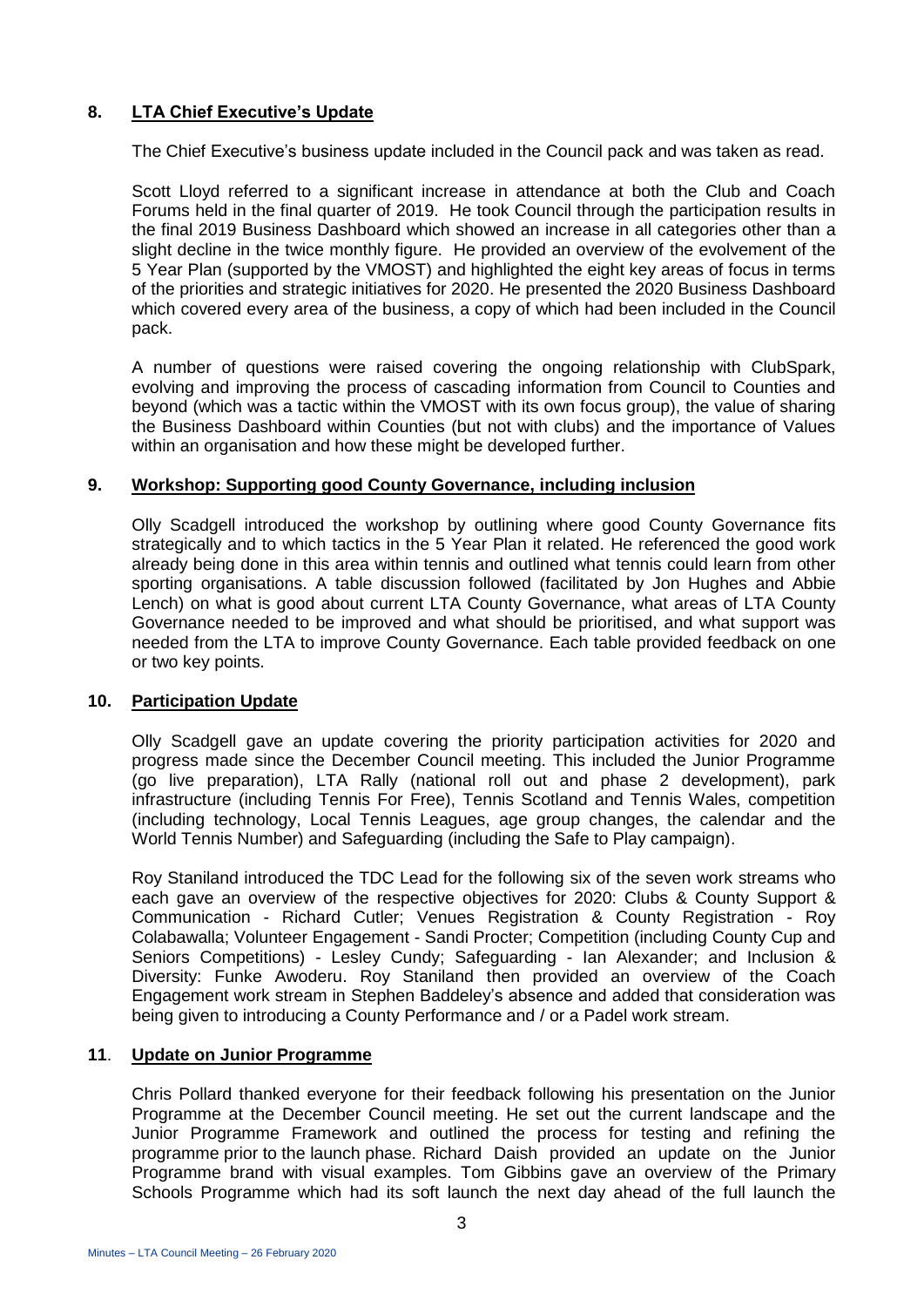following week. Keith Carder outlined the LTA Youth Competition structure, covering the Competition Framework including the Team Challenge and the Key Principles of Matchplays. Chris Pollard concluded the presentation by setting out the timeline for the Junior Programme over the next 12 months.

Martyn Rock said the Junior Programme represented a great opportunity and he urged Councillors to work together to promote and support it at a local level.

#### **12. LTA Membership Update**

Caroline Lepetit updated Council on the review of LTA Membership to ensure it supported the LTA Vision and 5 Year Plan. She set out the improvements which would be made to the scheme (including the proposed changes to benefits) which it was hoped would improve engagement with the LTA and increase the number of fans on our database to a target of one million by 2023. She added that the FAQs document circulated following the October Council meeting would be updated and recirculated shortly.

#### **13. Performance Update**

Dan Lewindon provided an update covering Regional Player Development Centre evolution, the National Academies at Loughborough and Stirling (what was going well and the challenges), recent results for U18 juniors and PSP players and the Wheelchair Programme. He also reported on the recent Fed Cup tie in Bratislava which, despite the 1-3 loss to Slovakia, had presented a number of positive outcomes for the GB squad. GB had been drawn away to Mexico in the World Group play-off tie on 17 and 18 April 2020.

#### **14. Corporate Governance**

#### 14.1 LTA Venue Registration

Councillors had received a paper setting out the proposed changes to the LTA Rules to improve Venue Registration together with the rationale for these changes (and the associated changes to the Wimbledon ticket balloting process for LTA Members). The proposed changes to Venue Registration had received unanimous support in principle at the October Council meeting. A vote was taken on the proposed changes to the Rules; these were approved unanimously and would now be put to a General Meeting later in the afternoon for approval.

#### 14.2 LTA Representatives on Committee of Management

The LTA representatives on the Committee of Management as set out in the Council pack were approved.

#### **15. Any Other Business**

David Rawlinson asked Councillors to advise Ali Ensor by 6 March 2020 if they would like to attend the forthcoming Fed Cup tie in Mexico for which they would be entitled to a pair of tickets on each day for personal use. He referred to the National and International Competitions Calendars included for information in the Council pack and encouraged Councillors to attend at least one of these events.

Lesley Cundy said that the Dan Maskell Tennis Trust had recently issued a number of grants, details of which were available from her on request.